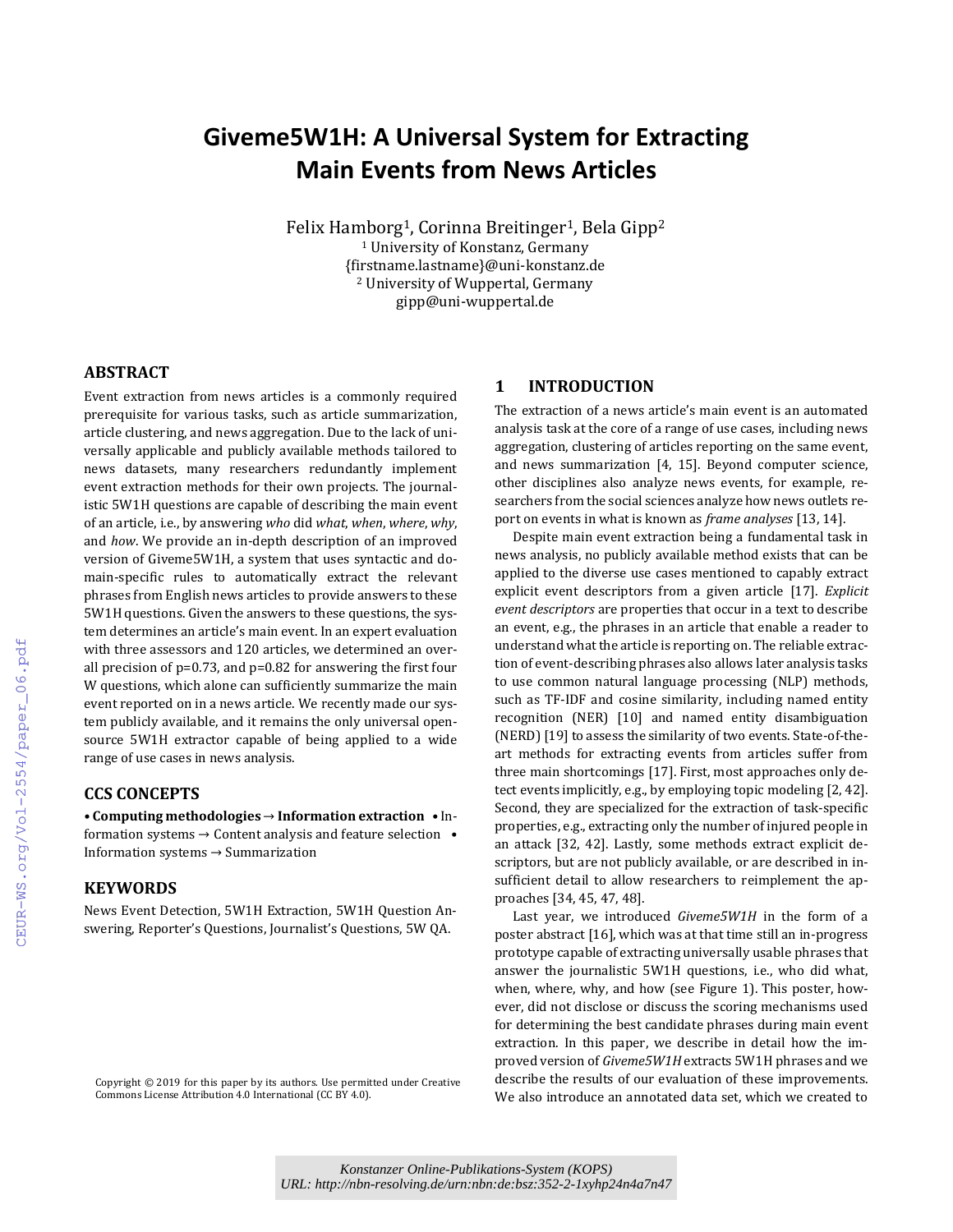train our system's model to improve extraction performance. The training data set is available in the online repository (see Section [6\)](#page-7-0) and can be used by other researchers to train their own 5W1H approaches. This paper is relevant to researchers and developers from various disciplines with the shared aim of extracting and analyzing the main events that are being reported on in articles.

#### **Taliban attacks German consulate in northern Afghan city of Mazar-i-Sharif with truck bomb**

*The death toll from a powerful Taliban truck bombing at the German consulate in Afghanistan's Mazar-i-Sharif city rose to at least six Friday, with more than 100 others wounded in a major militant assault.*

The Taliban said the bombing late Thursday, which tore a massive crater in the road and overturned cars, was a "revenge attack" for US air strikes this month in the volatile province of Kunduz that left 32 civilians dead. [...] The suicide attacker rammed his explosives-laden car into the wall […].

# <span id="page-1-0"></span>**Figure 1: News article [1] consisting of title (bold), lead paragraph (italic), and first of remaining paragraphs. Highlighted phrases represent the 5W1H event properties (who did what, when, where, why, and how).**

Our objective is to devise an automated method for extracting the main event being reported on by a given news article. For this purpose, we exclude non-event-reporting articles, such as commentaries or press reviews. First, we define the extracted main event descriptors to be *concise* (requirement *R1*). This means they must be as short as possible and contain only the information describing the event, while also being as long as necessary to contain all information of the event. Second, the descriptors must be of *high accuracy* (*R2*). For this reason, we give higher priority to extraction accuracy than execution speed [17]. We also defined that the developed system must achieve a higher extraction accuracy than Giveme5W [17]. Compared to Giveme5W, the system proposed in this paper not only additionally extracts the 'how' answer, but its analysis workflow is more semantics-oriented to address the issues of the previous statistics- and syntax-based extraction. We also publish the first annotated 5W1H dataset, which we use to learn the optimal parameters. In the Giveme5W implementation, the values were based on expert judgement.

The presented system especially benefits: (1) social scientists with limited programming knowledge, who would benefit from ready-to-use main event extraction methods, and (2) computer scientists who are welcome to modify or build on any of the modular components of our system and use our test collection and results as a benchmark for their implementations.

# <span id="page-1-1"></span>**2 RELATED WORK**

The extraction of 5W1H phrases from news articles is related to closed-domain question answering, which is why some authors call their approaches *5W1H question answering* (QA) systems. Hamborg et al. [17] gave an in-depth overview of 5W1H extraction systems. Thus, we only provide a brief summary of the current state-of-the-art and focus this section on the extraction of the 'how' phrases. Most systems focus only on the extraction of 5W phrases without 'how' phrases (cf. [9, 34, 47, 48]). The authors of prior work do not justify this, but we suspect two reasons.

First, the 'how' question is particularly difficult to extract due to its ambiguity, as we will explain later in this section. Second, 'how' (and 'why') phrases are considered less important in many use cases when compared to the other phrases, particularly those answering the 'who', 'what', 'when', and 'where' (4W) questions (cf. [21, 40, 49]). For the sake of readability in this section, we will also include approaches that only extract the 5Ws when referring to 5W1H extraction. Aside for the 'how' extraction, the analysis of approaches for 5W1H or 5W-extraction is generally the same.

Systems for 5W1H QA on news texts typically perform three tasks to determine the article's main event [45, 47]: (1) *preprocessing*, (2) *phrase extraction* [10, 25, 36, 47, 48], where for instance linguistic rules are used to extract phrases candidates, and (3) *candidate scoring*, which selects the best answer for each question by employing heuristics, such as the position of a phrase within the document. The input data to QA systems is usually text, such as a full article including the headline, lead paragraph, and main text [36], or a single sentence, e.g., in news ticker format [48]. Other systems use automatic speech recognition (ASR) to convert broadcasts into text [47]. The outcomes of the process are six textual phrases, one for each of the 5W1H questions, which together describe the main event of a given news text, as highlighted in [Figure](#page-1-0) 1. Thus far, no systems have been described in sufficient detail to allow for a reimplementation by other researchers.

Both the 'why' and 'how' question pose a particular challenge in comparison to the other questions. As discussed by Hamborg et al. [17], determining the reason or cause (i.e. 'why') can even be difficult for humans. Often the reason is unknown, or it is only described implicitly, if at all [11]. Extracting the 'how' answer is also difficult, because this question can be answered in many ways. To find 'how' candidates, the system by Sharma et al. extracts the adverb or adverbial phrase within the 'what' phrase [36]. The tokens extracted with this simplistic approach *detail the verb*, e.g., "He drove quickly", but do not answer the *method* how the action was performed (cf. [37]), e.g., by ramming an explosive-laden car into the consulate (in the example in [Figure](#page-1-0) 1), which is a prepositional phrase. Other approaches employ ML [24], but have not been devised for the English language. In summary, few approaches exist that extract 'how' phrases. The reviewed approaches provide no details on their extraction method, and achieve poor results, e.g., they extract adverbs rather than the tool or the method by which an action was performed (cf. [22, 24, 36]).

None of the reviewed approaches output *canonical* or *normalized data*. Canonical output is more concise and also less ambiguous than its original textual form (cf. [46]), e.g., poly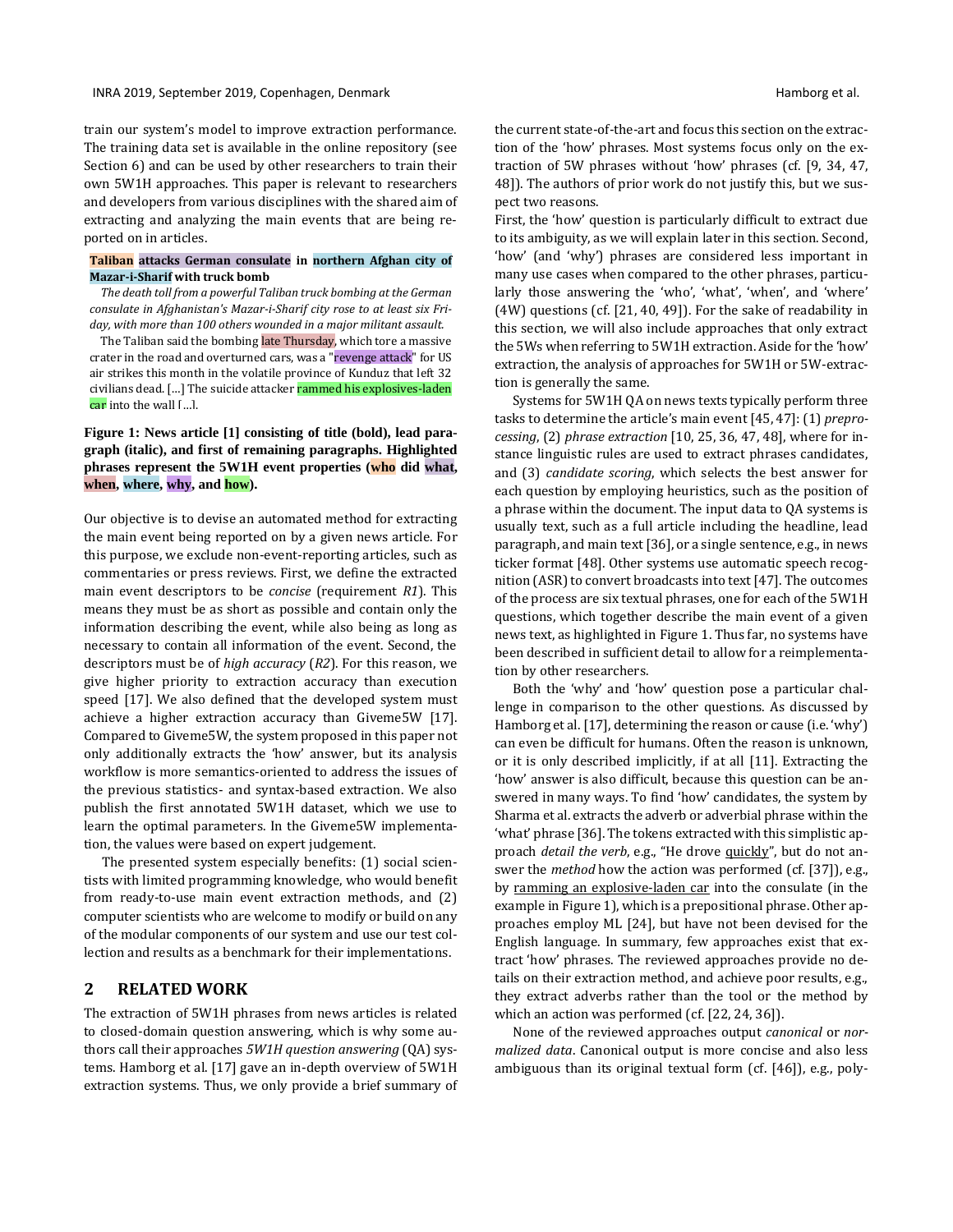Giveme5W1H: A Universal System for Extracting Main Events from News Articles International Extracting Income in the UNRA 2019, September 2019, Copenhagen, Denmark<br>Main Events from News Articles



**Figure 2: The three-phases analysis pipeline preprocesses a news text, finds candidate phrases for each of the 5W1H questions, and scores these. Giveme5W1H can easily be accessed via Python and via a RESTful API.**

semes, such as crane (animal or machine), have multiple meanings. Hence, canonical data is often more useful for subsequent analysis tasks (see Section 1). Phrases containing temporal information or location information may be canonicalized, e.g., by converting the phrases to dates or timespans [7, 38] or to precise geographic positions [29]. Phrases answering the other questions could be canonicalized by employing NERD on the contained NEs, and then linking the NEs to concepts defined in a knowledge graph, such as YAGO [19], or WordNet [31].

While the evaluations of reviewed papers generally indicate sufficient quality to be usable for news event extraction, e.g., the system by Yaman et al. achieved  $F_1 = 0.85$  on the Darpa corpus from 2009 [48], the evaluations lack comparability for two reasons. First, no gold standard exists for journalistic 5W1H question answering on news articles. A few datasets exist for automated question answering, specifically for the purpose of disaster tracking [28, 41]; However, these datasets are so specialized to their own use cases that they cannot be applied to the use case of automated journalistic question answering. Another challenge to the evaluation of news event extraction is that the evaluation data sets of previous papers are no longer publicly available [34, 47, 48]. Second, previous papers each used different quality measures, such as precision and recall [9] or error rates [47].

# <span id="page-2-1"></span>**3 GIVEME5W1H: DESCRIPTION OF METHODS AND SYSTEM**

*Giveme5W1H* is an open-source main event retrieval system for news articles that addresses the objectives we defined in Section 1. The system extracts 5W1H phrases that describe the most defining characteristics of a news event, i.e., *who* did *what*, *when*, *where*, *why*, and *how*. This section describes the analysis workflow of Giveme5W1H, as shown in [Figure](#page-1-0) 1. Giveme5W1H can be accessed by other software as a Python library and via a RESTful API. Due to its modularity, researchers can efficiently adapt or replace components. For example, researchers can integrate a custom parser or adapt the scoring functions tailored to the characteristics of their data. The system builds on Giveme5W [17], but improves extraction performance by addressing the planned future work directions: Giveme5W1H uses coreference resolution, question-specific semantic distance measures, combined scoring of candidates, and extracts phrases for the 'how' question. The values of the parameters introduced in this section result from a semi-automated search for the optimal configuration of Giveme5W1H using an annotated learning dataset including a manual, qualitative revision (see Section [3.5\)](#page-5-0).

# <span id="page-2-0"></span>**3.1 Preprocessing of News Articles**

Giveme5W1H accepts as input the full text of a news article, including headline, lead paragraph, and body text. The user can specify these three components as one or separately. Optionally, the article's publishing date can be provided, which helps Giveme5W1H parse relative dates, such as "yesterday at 1 pm".

During *preprocessing*, we use Stanford CoreNLP for sentence splitting, tokenization, lemmatization, POS-tagging, full parsing, NER (with Stanford NER's seven-class model), and pronominal and nominal coreference resolution. Since our main goal is high 5W1H extraction accuracy (rather than fast execution speed), we use the best-performing model for each of the CoreNLP annotators, i.e., the 'neural' model if available. We use the default settings for English in all libraries.

After the initial preprocessing, we bring all NEs in the text into their *canonical* form. Following from requirement R1, canonical information is the preferred output of Giveme5W1H, since it is the most concise form. Because Giveme5W1H uses the canonical information to extract and score 'when' and 'where' candidates, we implement the canonicalization task during preprocessing.

We parse dates written in natural language into canonical dates using SUTime [7]. SUTime looks for NEs of the type date or time and merges adjacent tokens to phrases. SUTime also handles heterogeneous phrases, such as "yesterday at 1 pm", which consist not only of temporal NEs but also other tokens, such as function words. Subsequently, SUTime converts each temporal phrase into a standardized TIMEX3 [44] instance. TIMEX3 defines various types, also including repetitive periods. Since events according to our definition occur at a single point in time, we only retrieve datetimes indicating an exact time, e.g., "yesterday at 6pm", or a duration, e.g., "yesterday", which spans the whole day.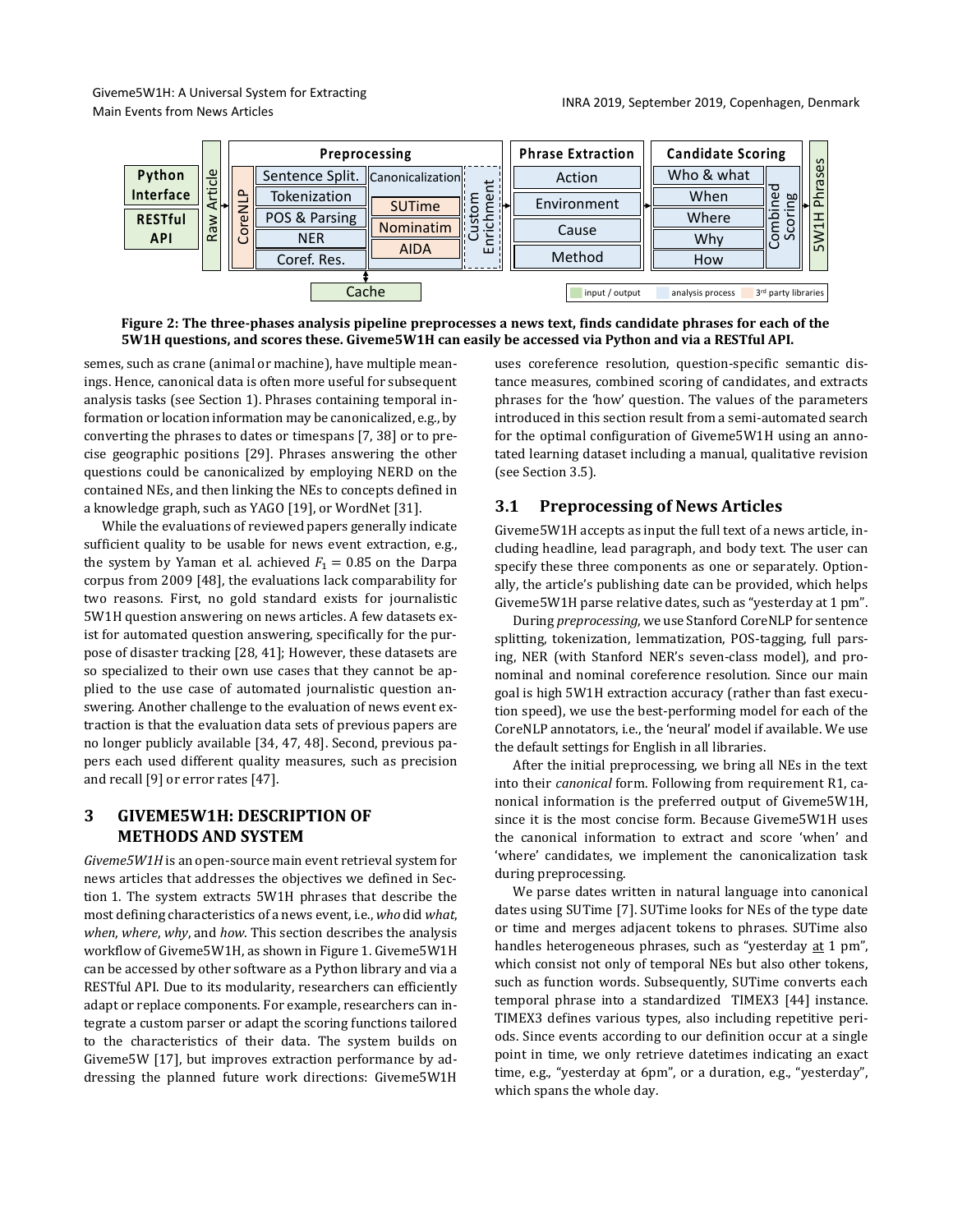*Geocoding* is the process of parsing places and addresses written in natural language into canonical *geocodes*, i.e., one or more coordinates referring to a point or area on earth. We look for tokens classified as NEs of the type location (cf. [48]). We merge adjacent tokens of the same NE type within the same sentence constituent, e.g., within the same NP or VP. Similar to temporal phrases, locality phrases are often heterogeneous, i.e., they do not only contain temporal NEs but also function words. Hence, we introduce a locality phrase merge range  $r_{\text{where}} = 1$ , to merge phrases where up to  $r_{where}$  arbitrary NE tokens are allowed between two location NEs. Lastly, we geocode the merged phrases with Nominatim1, which uses free data from OpenStreetMap.

We canonicalize NEs of the remaining types, e.g., persons and organizations, by linking NEs to concepts in the YAGO graph [30] using AIDA [19]. The YAGO graph is a state-of-theart knowledge base, where nodes in the graph represent semantic concepts that are connected to other nodes through attributes and relations. The data is derived from other well-established knowledge bases, such as Wikipedia, WordNet, Wiki-Data, and GeoNames [39].

### <span id="page-3-0"></span>**3.2 Phrase Extraction**

Giveme5W1H performs four independent extraction chains to retrieve the article's main event: (1) the action chain extracts phrases for the 'who' and 'what' questions, (2) environment for 'when' and 'where', (3) cause for 'why', and (4) method for 'how'.

The *action extractor* identifies who did what in the article's main event. The main idea for retrieving 'who' candidates is to collect the subject of each sentence in the news article. Therefore, we extract the first NP that is a direct child to the sentence in the parse tree, and that has a VP as its next right sibling (cf. [5]). We discard all NPs that contain a child VP, since such NPs yield lengthy 'who' phrases. Take, for instance, this sentence: "*((NP)* Mr. Trump, *((VP)* who stormed to a shock election victory on Wednesday*))*, *((VP)* said it was […]*)*", where "who stormed […]" is the child VP of the NP. We then put the NPs into the list of 'who' candidates. For each 'who' candidate, we take the VP that is the next right sibling as the corresponding 'what' candidate (cf. [5]). To avoid long 'what' phrases, we cut VPs after their first child NP, which long VPs usually contain. However, we do not cut the 'what' candidate if the VP contains at most  $l_{\text{what,min}} = 3$  tokens, and the right sibling to the VP's child NP is a prepositional phrase (PP). This way, we avoid short, undescriptive 'what' phrases. For instance, in the simplified example: "*((NP)* The microchip*) ((VP)* is *((NP)* part*) ((PP)* of a wider range of the company's products*))*.", the truncated VP "is part" contains no descriptive information; Hence, our presented rules prevent this truncation.

The *environment extractor* retrieves phrases describing the temporal and locality context of the event. To determine 'when'

candidates, we take TIMEX3 instances from preprocessing. Similarly, we take the geocodes as 'where' candidates.

The *cause extractor* looks for linguistic features indicating a causal relation within a sentence's constituents. We look for three types of cause-effect indicators (cf. [25, 26]): *causal conjunctions*, *causative adverbs*, and *causative verbs*. Causal conjunctions, e.g. "due to", "result of", and "effect of", connect two clauses, whereas the second clause yields the 'why' candidate. For causative adverbs, e.g., "therefore", "hence", and "thus", the first clause yields the 'why' candidate. If we find that one or more subsequent tokens of a sentence match with one of the tokens adapted from Khoo et al. [25], we take all tokens on the right (causal conjunction) or left side (causative adverb) as the 'why' candidate.

Causative verbs, e.g. "activate" and "implicate", are contained in the middle VP of the causative NP-VP-NP pattern, whereas the last NP yields the 'why' candidate [11, 26]. For each NP-VP-NP pattern we find in the parse-tree, we determine whether the VP is causative. To do this, we extract the VP's verb, retrieve the verb's synonyms from WordNet [31] and compare the verb and its synonyms with the list of causative verbs from Girju [11], which we also extended by their synonyms (cf. [11]). If there is at least one match, we take the last NP of the causative pattern as the 'why' candidate. To reduce false positives, we check the NP and VP for the causal constraints for verbs proposed by Girju [11].

The *method extractor* retrieves 'how' phrases, i.e., the method by which an action was performed. The combined method consists of two subtasks, one analyzing *copulative conjunctions*, the other looking for *adjectives* and *adverbs*. Often, sentences with a copulative conjunction contain a method phrase in the clause that follows the copulative conjunction, e.g., "after [the train came off the tracks]". Therefore, we look for copulative conjunctions compiled from [33]. If a token matches, we take the right clause as the 'how' candidate. To avoid long phrases, we cut off phrases longer than  $l_{\text{how,max}} =$ 10 tokens. The second subtask extracts phrases that consist purely of adjectives or adverbs (cf. [36]), since these often represent how an action was performed. We use this extraction method as a fallback, since we found the copulative conjunction-based extraction too restrictive in many cases.

# <span id="page-3-1"></span>**3.3 Candidate Scoring**

The last task is to determine the best candidate of each 5W1H. The scoring consists of two sub-tasks. First, we score candidates independently for each of the 5W1H questions. Second, we perform a combined scoring where we adjust scores of candidates of one question dependent on properties, e.g., position, of candidates of other questions. For each question  $q$ , we use a scoring function that is composed as a weighted sum of  $n$  scoring factors:  $s_q = \sum_{i=0}^{n-1} w_{q,i} s_{q,i}$ , where  $w_{q,i}$  is the weight of the scoring factor s<sub>q,i</sub>.

<sup>1</sup> [https://github.com/openstreetmap/Nominatim,](https://github.com/openstreetmap/Nominatim) v3.0.0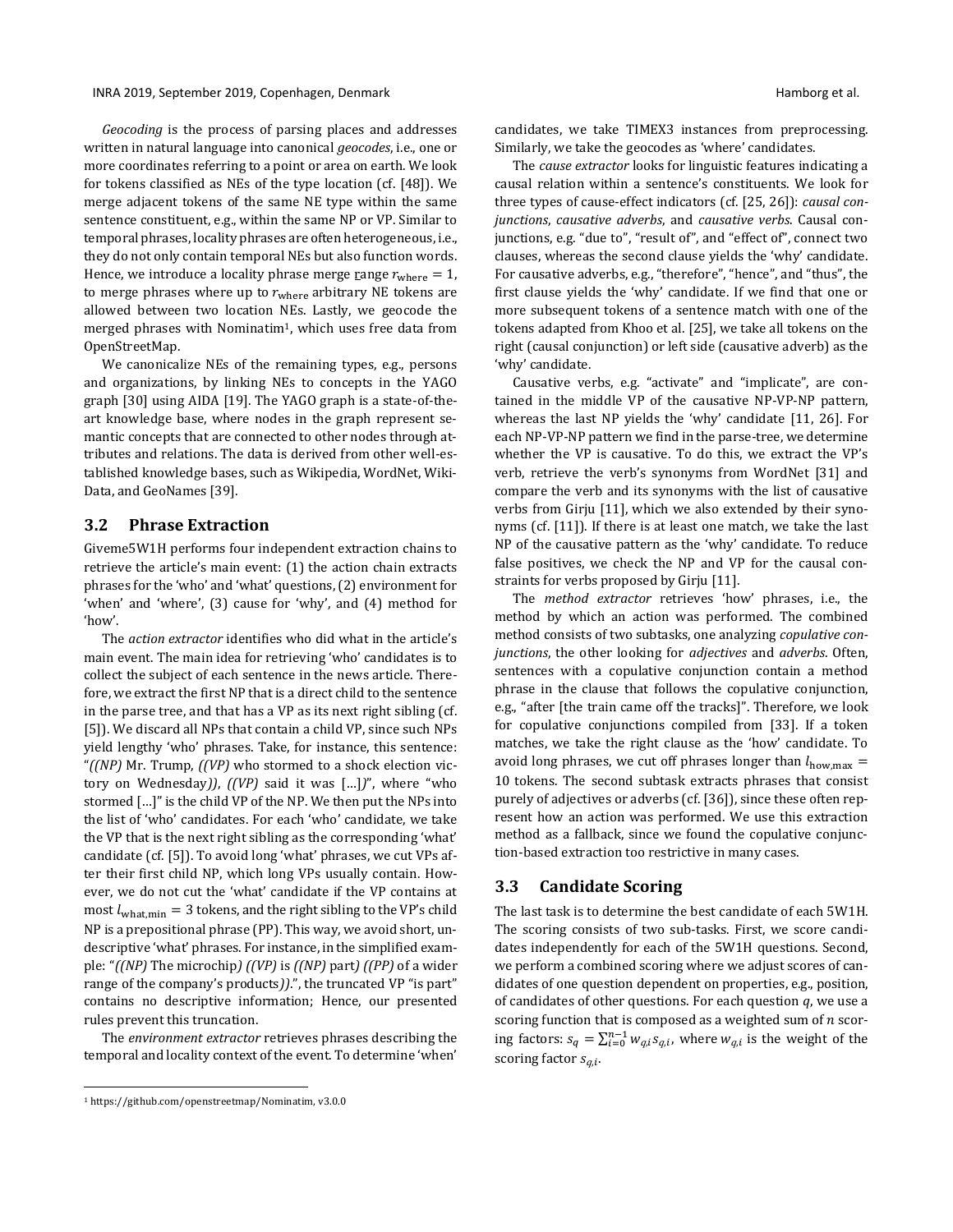Giveme5W1H: A Universal System for Extracting Main Events *Main Events Christian System In*ternational Events from News Articles Inc. 2019, September 2019, Copenhagen, Denmark<br>Main Events from News Articles

To score 'who' candidates, we define three scoring factors: the candidate shall occur in the article (1) *early* and (2) *often*, and (3) contain a *named entity*. The first scoring factor targets the concept of the *inverse pyramid* [8]: news mention the most important information, i.e., the main event, early in the article, e.g., in the headline and lead paragraph, while later paragraphs contain details. However, journalists often use so called hooks to get the reader's attention without revealing all content of the article [35]. Hence, for each candidate, we also consider the frequency of similar phrases in the article, since the primary actor involved in the main event is likely to be mentioned frequently in the article. Furthermore, if a candidate contains a NE, we will score it higher, since in news, the actors involved in events are often NEs, e.g., politicians. [Table 1](#page-4-0) shows the weights and scoring factors.

<span id="page-4-0"></span>**Table 1: Weights and scoring factors for 'who' phrases**

|                               | $W_{\text{who},i}$ | $S_{\text{who},i}$                                                        |
|-------------------------------|--------------------|---------------------------------------------------------------------------|
| $0$ (position)                | .9                 | $\overline{\text{pos}(c) = 1 - \frac{n_{\text{pos}}(c)}{d_{\text{len}}}}$ |
| 1 (frequency) .095 $f(c) = -$ |                    | $n_f(c)$<br>$\overline{\max_{c' \in C}}\left(n_f(c')\right)$              |
| 2 (type)                      | .005               | NE(c)                                                                     |

 $n_{\text{pos}}(c)$  is the position measured in sentences of candidate c within the document,  $n_f(c)$  the frequency of phrases similar to c in the document, and  $NE(c) = 1$  if c contains an NE, else 0 (cf. [10]). To measure  $n_f(c)$  of the actor in candidate c, we use the number of the actor's coreferences, which we extracted during coreference resolution (see Section [3.1\)](#page-2-0). This allows Giveme5W1H to recognize and count name variations, as well as pronouns. Due to the strong relation between agent and action, we rank VPs according to their NPs' scores. Hence, the most likely VP is the sibling in the parse tree of the most likely NP:  $s_{\text{what}} = s_{\text{who}}$ .

We score temporal candidates according to four scoring factors: the candidate shall occur in the article (1) *early* and (2) *often*. It should also be (3) *close to the publishing date* of the article, and (4) of a relatively *short duration*. The first two scoring factors have the same motivation as in the scoring of 'who' candidates. The idea for the third scoring factor, close to the publishing date, is that events reported on by news articles often occurred on the same day or on the day before the article was published. For example, if a candidate represents a date one or more years in the past before the publishing date of the article, the candidate will achieve the lowest possible score in the third scoring factor. The fourth scoring factor prefers temporal candidates that have a short duration, since events according to our definition happen during a specific point in time with a short duration. We logarithmically normalize the duration factor between one minute and one month (cf. [49]). The resulting scoring formula for a temporal candidate  $c$  is the sum of the weighted scoring factors shown i[n Table 2.](#page-4-1)

<span id="page-4-1"></span>**Table 2: Weights and scoring factors for 'when' phrases**

|               | $W_{\text{when},i}$ | $S_{\text{when},i}$                                                          |
|---------------|---------------------|------------------------------------------------------------------------------|
| 0 (position)  | .24                 | pos(c)                                                                       |
| 1 (frequency) | .16                 | f(c)                                                                         |
| 2 (closeness) | .4                  | 1 – min 1, $\frac{\Delta_s(c, d_{pub})}{e_{max}}$                            |
| 3 (duration)  |                     | 1 – min 1, $\frac{\log s(c) - \log s_{\min}}{\log s_{\max} - \log s_{\min}}$ |
|               |                     |                                                                              |

To count  $n_f(c)$ , we determine two TIMEX3 instances as similar if their start and end-dates are at most 24h apart.  $\Delta_{\rm s}(c, d_{\rm pub})$  is the difference in seconds of candidate  $c$  and the publication date of the news article  $d_{\text{pub}}$ ,  $s(c)$  the duration in seconds of c, and the normalization constants  $e_{max} \approx 2.5$ Ms (one month in seconds),  $s_{\text{min}} = 60$ s, and  $s_{\text{max}} \approx 31$ Ms (one year).

The scoring of *location* candidates follows four scoring factors: the candidate shall occur (1) *early* and (2) *often* in the article. It should also be (3) *often geographically contained* in other location candidates and be (4) *specific*. The first two scoring factors have the same motivation as in the scoring of 'who' and 'when' candidates. The second and third scoring factors aim to (1) find locations that occur often, either by being similar to others, or (2) by being contained in other location candidates. The fourth scoring factor favors specific locations, e.g., Berlin, over broader mentions of location, e.g., Germany or Europe. We logarithmically normalize the location specificity between  $a_{\min} = 225m^2$  (a small property's size) and  $a_{\max} =$ 530,000 $km^2$  (approx. the mean area of all countries [43]). We discuss other scoring options in Section [5.](#page-6-0) The used weights and scoring factors are shown in [Table 3.](#page-4-2) We measure  $n_{\rm f}(c)$ , the number of similar mentions of candidate  $c$ , by counting how many other candidates have the same Nominatim place ID. We measure  $n_{\rm e}(c)$  by counting how many other candidates are geographically contained within the bounding box of  $c$ , where  $a(c)$  is the area of the bounding box of  $c$  in square meters.

<span id="page-4-2"></span>**Table 3: Weights and scoring factors for 'where' phrases**

|                      | $W_{\text{where},i}$ | $S_{where, i}$                                                                  |
|----------------------|----------------------|---------------------------------------------------------------------------------|
| 0 (position)         | .37                  | pos(c)                                                                          |
| 1 (frequency)        | .3                   | f(c)                                                                            |
| 2 (contain-<br>ment) | .3                   | $n_e(c)$<br>max $_{c' \in C}(n_e(c'))$                                          |
| 3 (specificity)      | .03                  | $1 - \min_{}1, \frac{\log a(c) - \log a_{\min}}{\log a_{\max} - \log a_{\min}}$ |

Scoring *causal* candidates was challenging, since it often requires semantic interpretation of the text and simple heuristics may fail [11]. We define two objectives: candidates shall (1) oc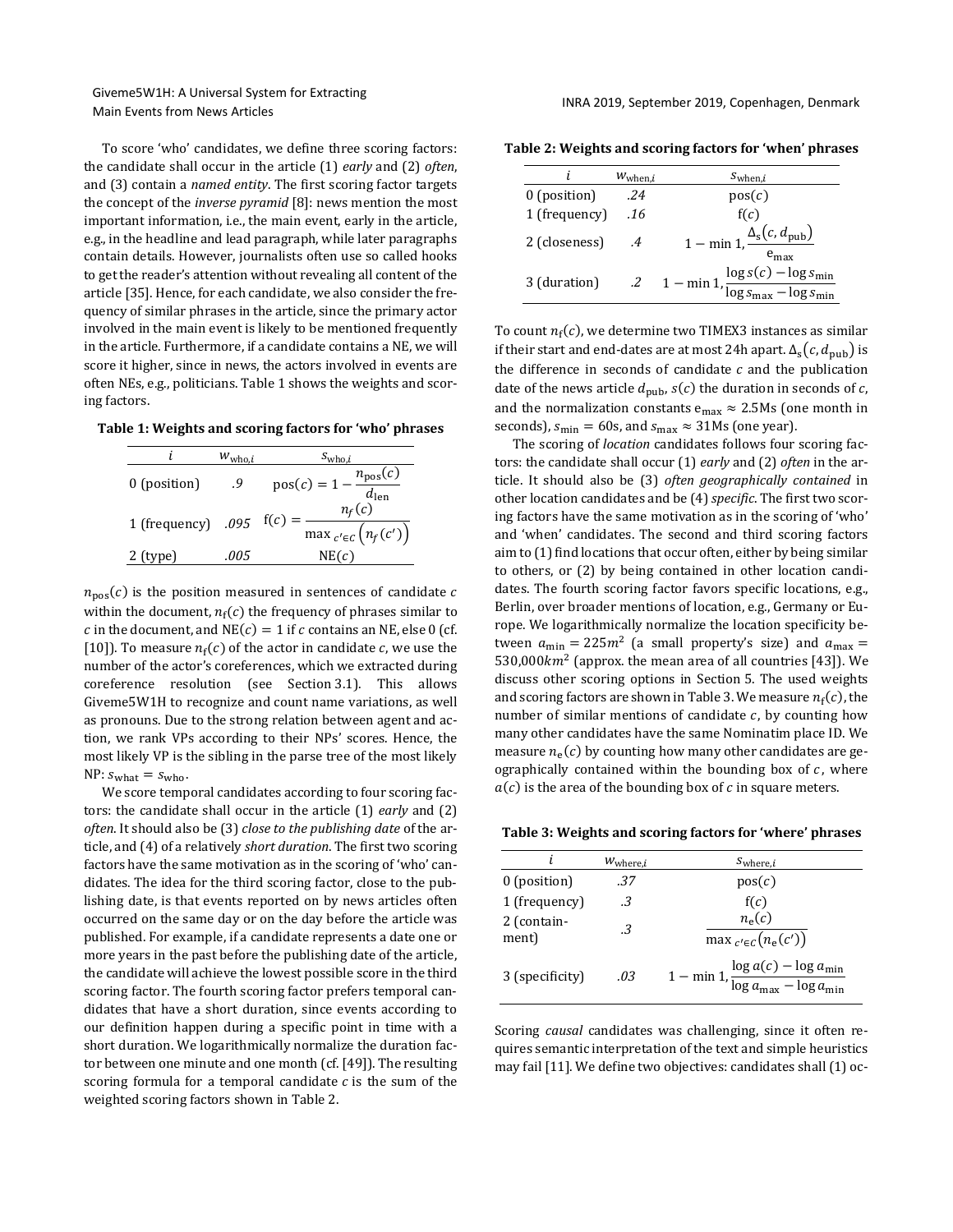cur *early* in the document, and (2) their *causal type* shall be reliable [26]. The second scoring factor rewards causal types with low ambiguity (cf. [3, 11]), e.g., "because" has a very high likelihood that the subsequent phrase contains a cause [11]. The weighted scoring factors are shown i[n Table 4.](#page-5-1) The causal type  $TC(c) = 1$  if c is extracted due to a causal conjunction, 0.62 if it starts with a causative RB, and 0.06 if it contains a causative VB (cf. [25, 26]).

<span id="page-5-1"></span>**Table 4: Weights and scoring factors for 'why' phrases**

|              | $W_{\text{whv},i}$ | $S_{\text{why},i}$ |  |
|--------------|--------------------|--------------------|--|
| 0 (position) | .56                | pos(c)             |  |
| $1$ (type)   | 44                 | CT(c)              |  |

The scoring of *method* candidates uses three simple scoring factors: the candidate shall occur (1) *early* and (2) *often* in the news article, and (3) their *method type* shall be reliable. The weighted scoring factors for method candidates are shown in [Table 5.](#page-5-2)

<span id="page-5-2"></span>**Table 5: Weights and scoring factors for 'how' phrases**

|               | $W_{\text{how},i}$ | $S_{\text{how},i}$ |
|---------------|--------------------|--------------------|
| 0 (position)  | .23                | pos(c)             |
| 1 (frequency) | .14                | f(c)               |
| 2 (type)      | .63                | TM(c)              |

The method type  $TM(c) = 1$  if c is extracted because of a copulative conjunction, else *0*.*41*. We determine the number of mentions of a method phrase  $n_f(c)$  by the term frequency (including inflected forms) of its most frequent token (cf. [45]).

The final sub-task in candidate scoring is *combined scoring*, which adjusts scores of candidates of a single 5W1H question depending on the candidates of other questions. To improve the scoring of method candidates, we devise a combined sentence-distance scorer. The assumption is that the method of performing an action should be close to the mention of the action. The resulting equation for a method candidate  $c$  given an action candidate  $a$  is:

$$
s_{\text{how,new}}(c, a) = s_{\text{how}}(c) - w_0 \frac{|n_{\text{pos}}(c) - n_{\text{pos}}(a)|}{d_{\text{len}}} \tag{1}
$$

where  $w_0 = 1$ . Section [5](#page-6-0) describes additional scoring approaches.

# **3.4 Output**

The highlighted phrases in [Figure](#page-1-0) 1 are candidates extracted by Giveme5W1H for each of the 5W1H event properties of the shown article. Giveme5W1H enriches the returned phrases with additional information that the system extracted for its own analysis or during *custom enrichment*, with which users can integrate their own preprocessing. The additional information for each token is its POS-tag, parse-tree context, and NE type if applicable. Enriching the tokens with this information increases the efficiency of the overall analysis workflow in which Giveme5W1H may be embedded, since later analysis tasks can reuse the information.

For the temporal phrases and locality phrases, Giveme5W1H also provides their canonical forms, i.e., TIMEX3 instances and geocodes. For the news article shown in [Figure](#page-1-0) 1, the canonical form of the 'when' phrase represents the entire day of November 10, 2016. The canonical geocode for the 'where' phrase represents the coordinates of the center of the city Mazar-i-Sharif (36°42'30.8"N 67°07'09.7"E), where the bounding box represents the area of the city, and further information from OSM, such as a canonical name and place ID, which uniquely identifies the place. Lastly, Giveme5W1H provides linked YAGO concepts [30] for other NEs.

# <span id="page-5-0"></span>**3.5 Parameter Learning**

Determining the best values for the parameters introduced in Section [3,](#page-2-1) e.g., weights of scoring factors, is a supervised ML problem [6]. Since there is no gold standard for journalistic 5W1H extraction on news (see Section [2\)](#page-1-1), we created an annotated dataset.

The dataset is available in the open-source repository (see Section [6\)](#page-7-0). To facilitate diversity in both content and writing style, we selected 13 major news outlets from the U.S. and the UK. We sampled 100 articles from the news categories politics, disaster, entertainment, business and sports for November 6th – 14th, 2016. We crawled the articles [18] and manually revised the extracted information to ensure that it was free of extraction errors.

We asked three annotators (graduate IT students, aged between 22 and 26) to read each of the 100 news articles and to annotate the single most suitable phrase for each 5W1H question. Finally, for each article and question, we combined the annotations using a set of combination rules, e.g., if all phrases were semantically equal, we selected the most concise phrase, or if there was no agreement between the annotators, we selected each annotator's first phrase, resulting in three semantically diverging but valid phrases. We also manually added a TIMEX3 instance to each 'when' annotation, which was used by the error function for 'when'. The intercoder reliability was  $ICR<sub>ann</sub> = 0.81$ , measured using average pairwise percentage agreement.

We divided the dataset into two subsets for training (80% randomly sampled articles) and testing (20%). To find the optimal parameter values for our extraction method, we first computed for each parameter configuration the mean error (ME) on the training set. To measure the ME of a configuration, we devised three error functions to measure the semantic distance between candidate phrases and annotated phrases. For the textual candidates, i.e., who, what, why, and how, we used the Word Mover's Distance (WMD) [27]. WMD is a state-of-theart generic measure for semantic similarity of two phrases. For 'when' candidates, we computed the difference in seconds between candidate and annotation. For 'where' candidates, we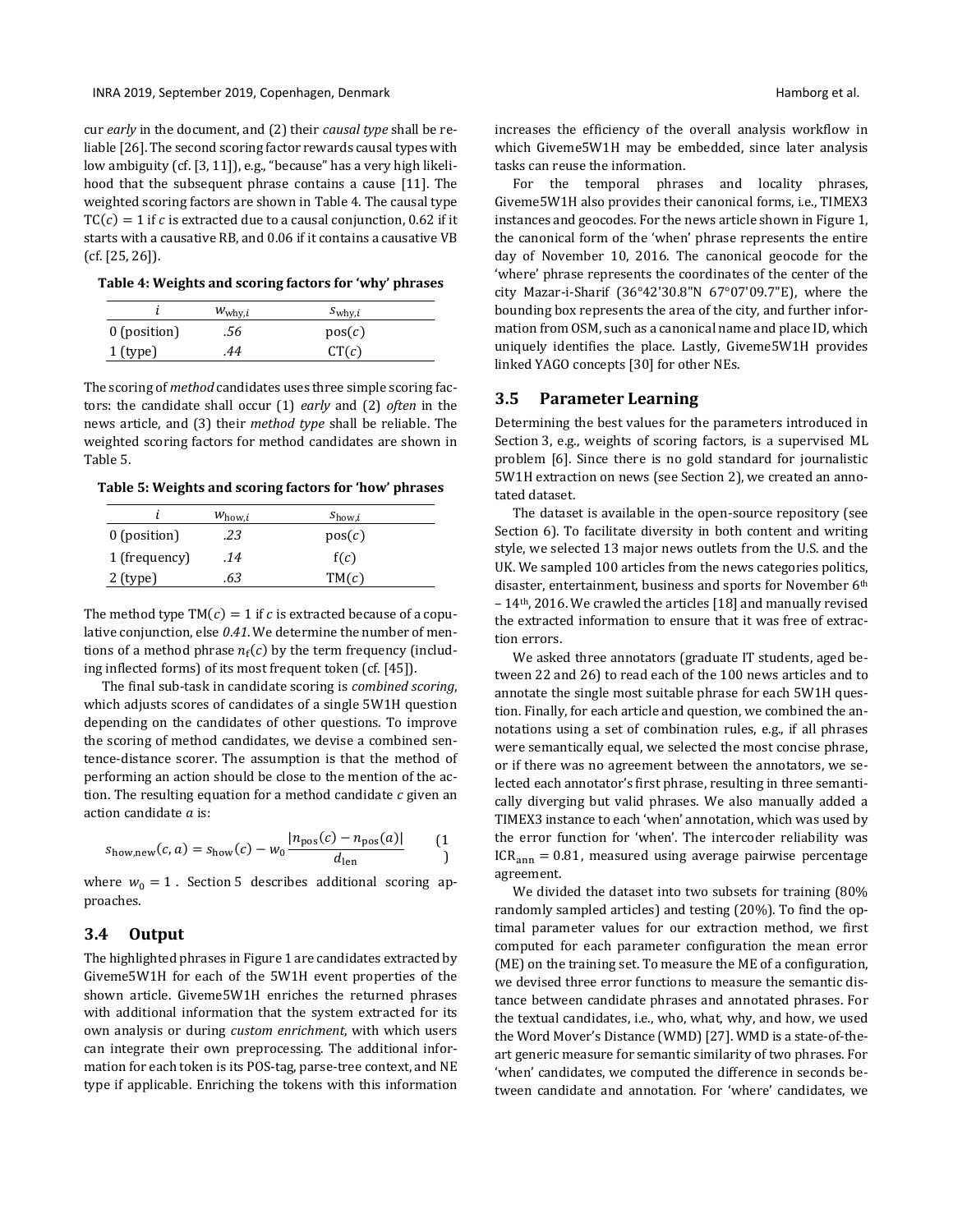Giveme5W1H: A Universal System for Extracting Main Events *Main Events Christian System for Extracting*<br>Main Events from News Articles **International Christian Contract Christian** INRA 2019, September 2019, Copenhagen, Denmark

computed the distance in meters between both coordinates. We linearly normalized all measures.

We then validated the 5% best performing configurations on the test set and discarded all configurations that yielded a significantly different ME. Finally, we selected the best performing parameter configuration for each question.

# **4 EVALUATION**

We use the same evaluation rules and procedure as described by Hamborg et al. [17] but employed a larger dataset of 120 news articles, which we sampled from the BBC dataset [12] in order to conduct a survey with three assessors. The dataset contains 24 news articles in each of the following categories: business (*Bus*), entertainment (*Ent*), politics (*Pol*), sport (*Spo*), and tech (*Tec*)). We asked the assessors to read one article at a time. After reading each article, we showed the assessors the 5W1H phrases that had been extracted by the system and asked them to judge the relevance of each answer on a 3-point scale: *non-relevant* (if an answer contained no relevant information, score  $s = 0$ ), *partially relevant* (if only part of the answer was relevant or if information was missing,  $s = 0.5$ ), and *relevant* (if the answer was completely relevant without missing information,  $s = 1$ ).

[Table 6](#page-6-1) shows the *mean average generalized precision* (MAgP), a score suitable for multi-graded relevance assessments [17, 23]. MAgP was 0.73 over all categories and questions. If only considering the first 4Ws, which the literature considers as sufficient to represent an event (cf. [21, 40, 49]), overall MAgP was 0.82.

<span id="page-6-1"></span>

| Table 6: ICR and MAgP-Performance of Giveme5W1H |  |
|-------------------------------------------------|--|
|-------------------------------------------------|--|

| Ouestion | ICR | Bus | Ent | Pol | Spo | Tec | Avg. |
|----------|-----|-----|-----|-----|-----|-----|------|
| Who      | .93 | .98 | .88 | .89 | .97 | .90 | .92  |
| What     | .88 | .85 | .69 | .89 | .84 | .66 | .79  |
| When     | .89 | .55 | .91 | .79 | .81 | .82 | .78  |
| Where    | .95 | .82 | .63 | .85 | .79 | .80 | .78  |
| Why      | .96 | .48 | .62 | .42 | .45 | .42 | .48  |
| How      | .87 | .63 | .58 | .68 | .51 | .65 | .61  |
| Avg. all | .91 | .72 | .72 | .75 | .73 | .71 | .73  |
| Avg. 4W  | .91 | .80 | .78 | .86 | .85 | .80 | .82  |

Of the few existing approaches capable of extracting phrases that answer all six 5W1H questions (see Section [2\)](#page-1-1), only one publication reported the results of an evaluation: the approach developed by Khodra achieved a precision of 0.74 on Indonesian articles [24]. Others did not conduct any evaluation [36] or only evaluated the extracted 'who' and 'what' phrases of Japanese news articles [22].

We also investigated the performance of systems that are only capable of extracting 5W phrases. Our system achieves a  $MAgP_{5W} = 0.75$ , which is 0.05 higher than the MAgP of Giveme5W [17]. We also compared the performance with other systems, despite the difficulties mentioned by Hamborg et al.

[17]: other systems were tested on non-disclosed datasets [34, 47, 48], they were translated from other languages [34], they were devised for different languages [22, 24, 45], or they used different evaluation measures, such as error rates [47] or binary relevance assessments [48], which are both not optimal because of the non-binary relevance of 5W1H answers (cf. [23]). Finally, none of the related systems have been made publicly available or have been described in sufficient detail to enable a re-implementation, which was the primary motivation for our research (see Section 1).

Therefore, a direct comparison of the results and related work was not possible. Compared to the fraction of correct 5W answers by the best system by Parton et al. [34], Giveme5W1H achieves a 0.12 higher  $MAgP<sub>5W</sub>$ . The best system by Yaman et al. achieved a precision  $P_{5W} = 0.89$  [48], which is 0.14 higher than our  $MAgP<sub>5W</sub>$  and – as a rough approximation of the best achievable precision [20] – surprisingly almost identical to the ICR of our assessors.

We found that different forms of journalistic presentation in the five news categories of the dataset led to different extraction performance. Politics articles, which yielded the best performance, mostly reported on single events. The performance on sports articles was unexpectedly high, even though they not only report on single events but also are background reports or announcements, for which event detection is more difficult. Determining the 'how' in sports articles was difficult ( $MAgP<sub>how</sub>$  = 0.51), since often articles implicitly described the method of an event, e.g., how one team won a match, by reporting on multiple key events during the match. Some categories, such as entertainment and tech, achieved lower extraction performances, mainly because they often contained much background information on earlier events and the actors involved.

# <span id="page-6-0"></span>**5 DISCUSSION AND FUTURE WORK**

Most importantly, we plan to improve the extraction quality of the 'what' question, being one of the important 4W questions. We aim to achieve an extraction performance similar to the performance of the 'who' extraction (MaGP<sub>who</sub> = 0.91), since both are strongly related. In our evaluation, we identified two main issues: (1) joint extraction of optimal 'who' candidates with non-optimal 'what' candidates and (2) cut-off 'what' candidates. In some cases (1), the headline contained a concise 'who' phrase but the 'what' phrase did not contain all information, e.g., because it only aimed to catch the reader's interest, a journalistic hook (Section [2\)](#page-1-1). We plan to devise separate extraction methods for both questions. Thereby, we need to ensure that the top candidates of both questions fit to each other, e.g., by verifying that the semantic concept of the answer of each question, e.g., represented by the nouns in the 'who' phrase, or verbs in the 'what' phrase, co-occur in at least one sentence of the article. In other cases (2), our strategy to avoid too detailed 'what' candidates (Section [3.2\)](#page-3-0) cut off the relevant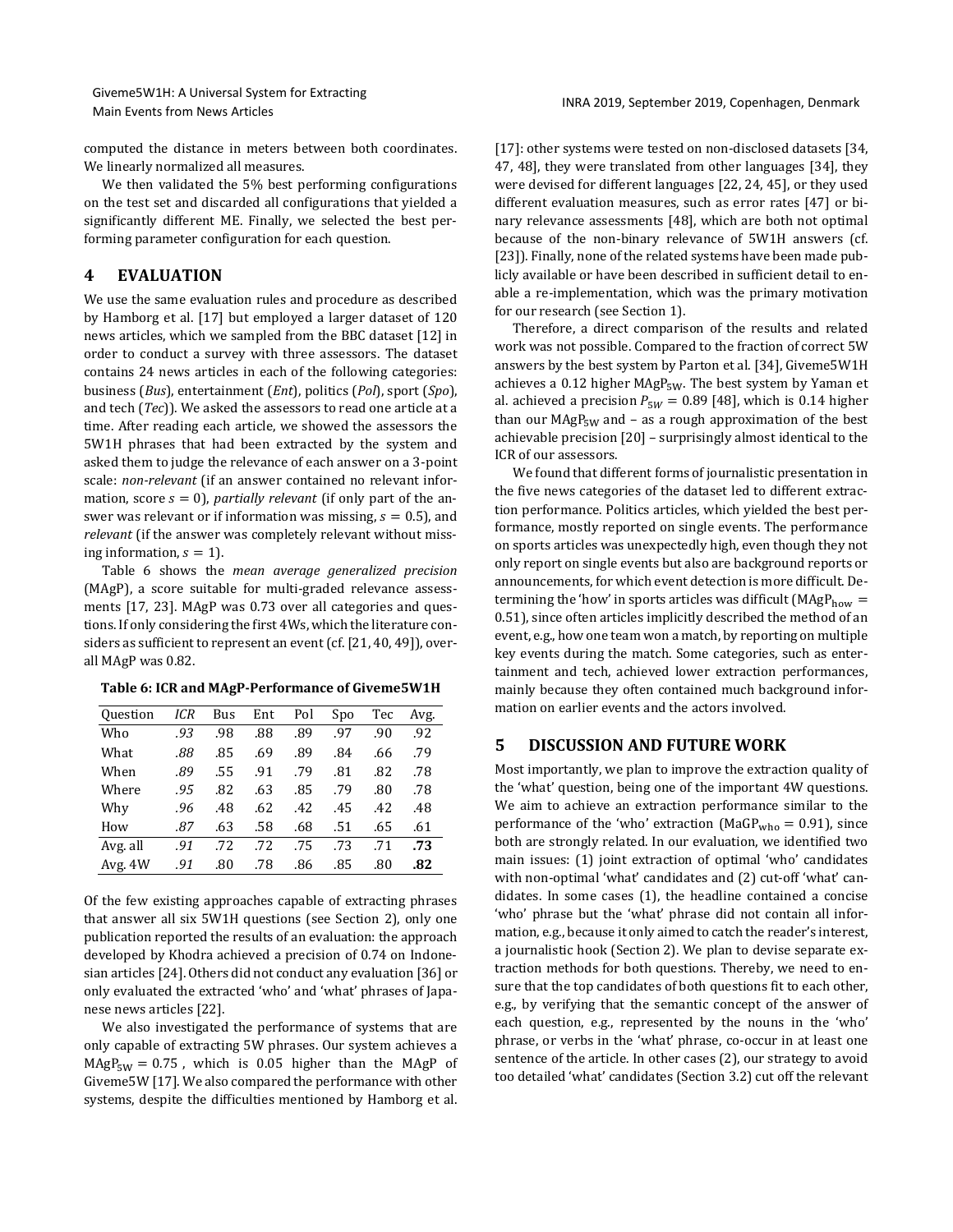information, e.g., "widespread corruption in the finance ministry has cost it \$2m", in which the underlined text was cut off. We will investigate dependency parsing and further syntax rules, e.g., to always include the direct object of a transitive verb.

For 'when' and 'where' questions, we found that in some cases an article does not explicitly mention the main event's date or location. The date of an event may be implicitly defined by the reported event, e.g., "in the final of the Canberra Classic". The location may be implicitly defined by the main actor, e.g., "Apple Postpones Release of […]", which likely happened at the Apple headquarters in Cupertino. Similarly, the proper noun "Stanford University" also defines a location. We plan to investigate how we can use the YAGO concepts, which are linked to NEs, to gather further information regarding the date and location of the main event. If no date can be identified, the publishing date of the article or the day before it might sometimes be a suitable fallback date.

Using the standardized TIMEX3 instances from SUTime is an improvement ( $MAgP_{when} = 0.78$ ) over a first version, where we used dates without a duration ( $MAgP<sub>when</sub> = 0.72$ ).

The extraction of 'why' and 'how' phrases was most challenging, which manifests in lower extraction performances compared to the other questions. One reason is that articles often do not explicitly state a single cause or method of an event, but implicitly describe this throughout the article, particularly in sports articles (see Section [5\)](#page-6-0). In such cases, NLP methods are currently not advanced enough to find and abstract or summarize the cause or method (see Section [3.3\)](#page-3-1). However, we plan to improve the extraction accuracy by preventing the system from returning false positives. For instance, in cases where no cause or method could be determined, we plan to introduce a score threshold to prevent the system from outputting candidates with a low score, which are presumably wrong. Currently, the system always outputs a candidate if at least one cause or method was found.

To improve the performance of all textual questions, i.e., who, what, why, and how, we will investigate two approaches. First, we want to improve measuring a candidate's frequency, an important scoring factor in multiple questions (Section [3.3\)](#page-3-1). We currently use the number of coreferences, which does not include synonymous mentions. We plan to count the number of YAGO concepts that are semantically related to the current candidate. Second, we found that a few top candidates of the four textual questions were semantically correct but only contained a pronoun referring to the more meaningful noun. We plan to add the coreference's original mention to extracted answers.

# <span id="page-7-0"></span>**6 CONCLUSION**

In this paper, we proposed *Giveme5W1H*, the first open-source system that extracts answers to the journalistic 5W1H questions, i.e., *who* did *what, when, where, why,* and *how*, to describe a news article's main event. The system canonicalizes temporal

mentions in the text to standardized TIMEX3 instances, locations to geocoordinates, and other NEs, e.g., persons and organizations, to unique concepts in a knowledge graph. The system uses syntactic and domain-specific rules to extract and score phrases for each 5W1H question. Giveme5W1H achieved a mean average generalized precision (MAgP) of 0.73 on all questions, and an MAgP of 0.82 on the first four W questions (who, what, when, and where), which alone can represent an event. Extracting the answers to 'why' and 'how' performed more poorly, since articles often only imply causes and methods. Answering the 5W1H questions is at the core of understanding any article, and thus an essential task in many research efforts that analyze articles. We hope that redundant implementations and non-reproducible evaluations can be avoided with Giveme5W1H as the first universally applicable, modular, and open-source 5W1H extraction system. In addition to benefiting developers and computer scientists, our system especially benefits researchers from the social sciences, for whom automated 5W1H extraction was previously not made accessible.

Giveme5W1H and the datasets for training and evaluation are available at: **[https://github.com/fham](https://github.com/fhamborg/Giveme5W1H)[borg/Giveme5W1H](https://github.com/fhamborg/Giveme5W1H)**

#### **REFERENCES**

- [1] Agence France-Presse 2016. Taliban attacks German consulate in northern Afghan city of Mazar-i-Sharif with truck bomb. *The Telegraph*.
- [2] Allan, J. et al. 1998. Topic detection and tracking pilot study: Final report. *Proceedings of the DARPA Broadcast News Transcription and Understanding Workshop* (1998), 194–218.
- [3] Asghar, N. 2016. Automatic Extraction of Causal Relations from Natural Language Texts: A Comprehensive Survey. *arXiv preprint arXiv:1605.07895*. (2016).
- [4] Best, C. et al. 2005. *Europe media monitor*.
- [5] Bird, S. et al. 2009. *Natural language processing with Python: analyzing text with the natural language toolkit*. O'Reilly Media, Inc.
- [6] Burnham, K.P. and Anderson, D.R. 2002. *Model selection and multimodel inference: a practical information-theoretic approach*.
- [7] Chang, A.X. and Manning, C.D. 2012. SUTime: A library for recognizing and normalizing time expressions. *LREC.* iii (2012). 3735-3740. normalizing time expressions. *LREC*. iii (2012), DOI:https://doi.org/10.1017/CBO9781107415324.004.
- [8] Christian, D. et al. 2014. *The Associated Press stylebook and briefing on media law*. The Associated Press.
- [9] Das, A. et al. 2012. The 5W structure for sentiment summarizationvisualization-tracking. *Lecture Notes in Computer Science (including subseries Lecture Notes in Artificial Intelligence and Lecture Notes in Bioinformatics)* (2012), 540–555.
- [10] Finkel, J.R. et al. 2005. Incorporating non-local information into information extraction systems by gibbs sampling. *Proceedings of the 43rd annual meeting on association for computational linguistics* (2005), 363–370.
- [11] Girju, R. 2003. Automatic detection of causal relations for question answering. *Proceedings of the ACL 2003 workshop on Multilingual summarization and question answering-Volume 12* (2003), 76–83.
- [12] Greene, D. and Cunningham, P. 2006. Practical solutions to the problem of diagonal dominance in kernel document clustering. *Proceedings of the 23rd international conference on Machine learning* (2006), 377–384.
- [13] Hamborg, F. et al. 2019. Automated Identification of Media Bias by Word Choice and Labeling in News Articles. *Proceedings of the ACM/IEEE-CS Joint Conference on Digital Libraries (JCDL)* (Urbana-Champaign, IL, USA, 2019),  $1 - 10$ .
- [14] Hamborg, F. et al. 2018. Automated identification of media bias in news articles: an interdisciplinary literature review. *International Journal on Digital Libraries*. (2018), 1–25. DOI:https://doi.org/10.1007/s00799-018- 0261-y.
- [15] Hamborg, F. et al. 2018. Bias-aware news analysis using matrix-based news aggregation. *International Journal on Digital Libraries*. (2018). DOI:https://doi.org/10.1007/s00799-018-0239-9.
- [16] Hamborg, F. et al. 2018. Extraction of Main Event Descriptors from News